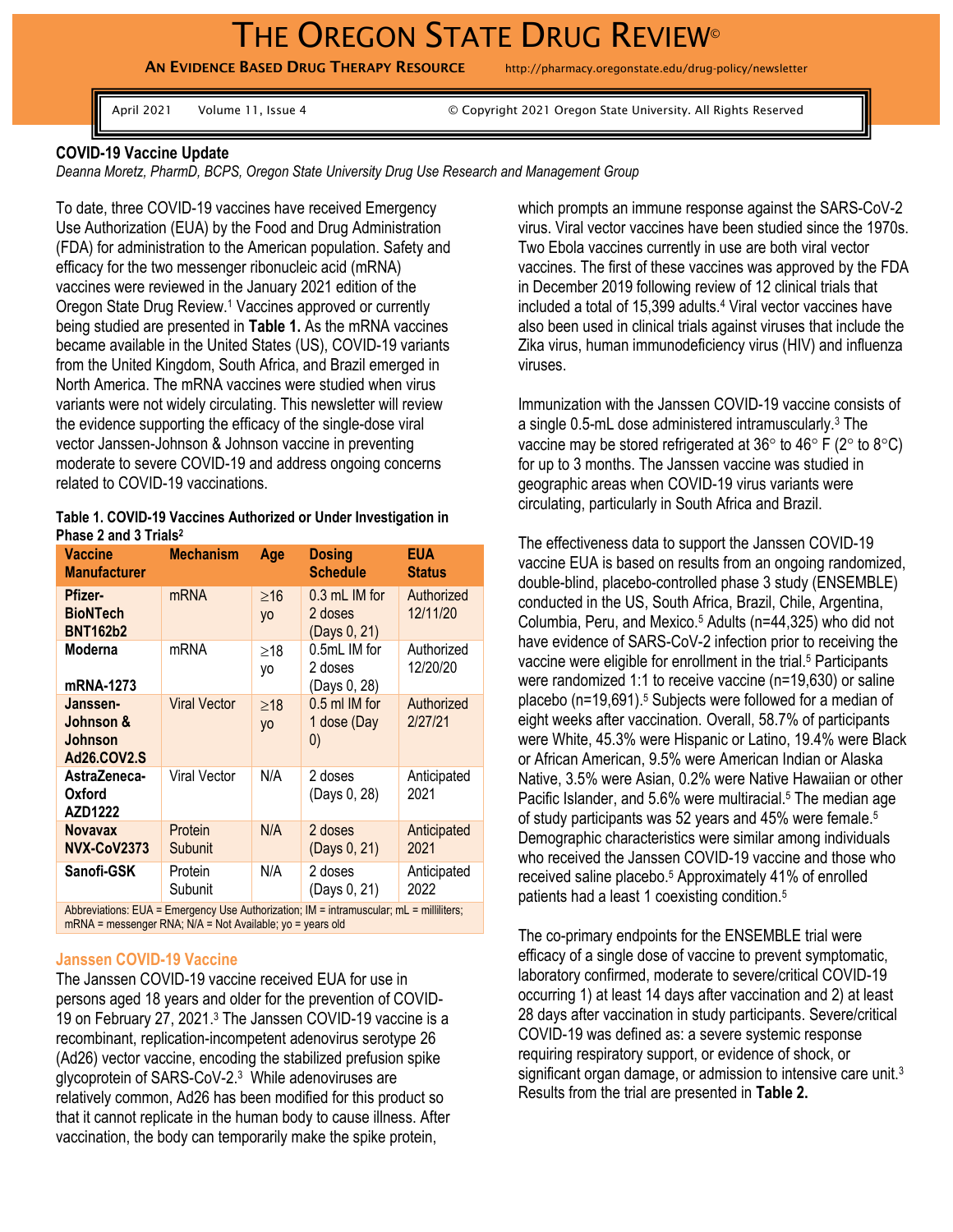## **Table 2. ENSEMBLE Trial Results<sup>5</sup>**

| <b>Outcome</b>                               | <b>Number of</b><br><b>Cases</b><br>$(N=19,630)$<br><b>Vaccine</b> | <b>Number of</b><br><b>Cases</b><br>$(N = 19,691)$<br><b>Placebo</b> |
|----------------------------------------------|--------------------------------------------------------------------|----------------------------------------------------------------------|
| COVID-19 Cases 14 days post-<br>vaccination  | 116 (0.6%)                                                         | 348 (1.8%)                                                           |
| COVID-19 Cases 28 days post-<br>vaccination  | 66 (0.3%)                                                          | 193 (0.90%)                                                          |
| Hospitalization 14 days post-<br>vaccination | $2(0.01\%)$                                                        | 29 (0.14%)                                                           |
| Hospitalization 28 days post-<br>vaccination | 0                                                                  | 16 (0.08%)                                                           |

Overall, the vaccine was approximately 66.9% [95% Confidence Interval (CI) 59.0 to 73.4] effective in preventing moderate COVID-19 occurring at least 14 days after vaccination and 66.1% (95% CI 55 to 74.8) effective in preventing moderate COVID-19 occurring at least 28 days after vaccination.<sup>5</sup> Additionally, the vaccine was approximately 76.7% (95% CI 54.6 to 89.1) effective in preventing severe/critical COVID-19 occurring at least 14 days after vaccination and 85.4% (95% CI 54.2 to 96.9) effective in preventing severe/critical COVID-19 occurring at least 28 days after vaccination.<sup>5</sup> Vaccine efficacy varied geographically and was highest in the US (74.4%) and lowest in South Africa (52%), where the B.1.351 variant dominated.<sup>3</sup> As of the primary analysis cutoff date of 1/22/21, there were no COVID-19-related deaths reported in the vaccine arm compared to 5 COVID-19-related deaths reported in the placebo arm.<sup>5</sup>

## **Safety Concerns**

The safety subset population included 6,736 individuals. Geographically, the safety subset was limited to individuals from the US (51.4%), Brazil (38.5%) and South Africa (10.2% ). <sup>6</sup> The most commonly reported side effects were local adverse events such as pain at the injection site (48.6%), and systemic adverse events including headache (38.9%), fatigue (38.2%), myalgia (33.2%) and nausea (14.2%). <sup>5</sup> Most of these side effects were mild to moderate in severity and lasted 1 to 2 days.<sup>5</sup> Overall, symptoms were more frequent in younger people than individuals aged over 60 years of age. 5

Viral vector vaccines have been associated with rare, but serious thrombosis-thrombocytopenia syndrome (TTS) reported in the first 2 weeks after vaccine administration.<sup>7</sup> To date, 8 million doses of the Janssen vaccine have been administered in the U.S. and 15 cases of TTS have been reported. <sup>7</sup> Most cases of TTS reported following the Janssen COVID-19 Vaccine have occurred in females ages 18 through 49 years; some have been fatal.<sup>7</sup> The clinical course of these events shares features with autoimmune heparin-induced thrombocytopenia, which is why heparin should be avoided in patients exhibiting symptoms of TTS after COVID-19 vaccination.<sup>6</sup> After a 10 day pause to

investigate the possible link between the vaccine and TTS, the CDC approved resuming administration of the Janssen vaccine on Friday, April 25, 2021.<sup>7</sup> At this time, the available data suggest the chance of TTS occurring is very low, but the FDA and CDC will remain vigilant in continuing to investigate this risk<sup>7</sup>

Health care providers should alert their patients to be aware of any symptoms of TTS, which include severe headache, vision changes such as blurry vision, extremity pain or swelling, chest pain, and shortness of breath. People should not be concerned about mild headaches and flu-like symptoms in the first few days after vaccination as these are commonly reported side effects. The Astra Zeneca vaccine has been associated with a similar hematologic disorder in European patients. The European Medicines Agency has determined the benefits of the AstraZeneca COVID-19 vaccine outweigh the risks. No reports of blood clots events have been reported with the mRNA vaccines manufactured by Pfizer and Moderna.

## **Comparative Vaccine Efficacy**

The only way to accurately compare the effectiveness of vaccines is by direct comparison in head-to-head clinical trials, which did not occur for any of the COVID-19 vaccines. The clinical trials for these vaccines occurred in different geographic regions and at different points in time with varying incidence of COVID-19. In addition, the primary outcome for the mRNA vaccines was the efficacy in preventing symptomatic COVID-19 compared with placebo 7 days after the second dose (Pfizer) or 14 days after the second dose (Moderna). In contrast, the primary outcome for the Janssen vaccine stratified the severity of COVID-19 as moderate or severe disease and evaluated occurrence of infection 14 and 28 days post vaccination. All the COVID-19 vaccines the FDA has authorized for emergency use are at least 50% more effective than placebo in preventing COVID-19 (range 65 to 95%). According to FDA guidance, a vaccine with at least 50% efficacy would have a significant impact on disease, both at the individual and societal level.<sup>8</sup>

## **Vaccine Efficacy Against SARS-CoV-2 Variants**

One reason SARS-CoV-2 variants are emerging is because relatively few people globally have been vaccinated.<sup>9</sup> Current COVID-19 vaccines are based on the SARS-CoV-2 spike protein of the original Wuhan-hu-1 virus. <sup>9</sup> Some emerging variants, which appear to be more transmissible or deadlier than the wild-type SARS-CoV-2, contain mutations in the spike protein, spurring vaccine efficacy concerns.<sup>9</sup> Trials of the Novavax, Janssen, and AstraZeneca vaccines in South Africa, where the B.1.351 variant of concern represents virtually all of the circulating SARS-CoV-2, seemed to justify those concerns. <sup>9</sup> Those trials found lower vaccine efficacy compared with trials in other countries where B.1.351 was not dominant.<sup>9</sup>



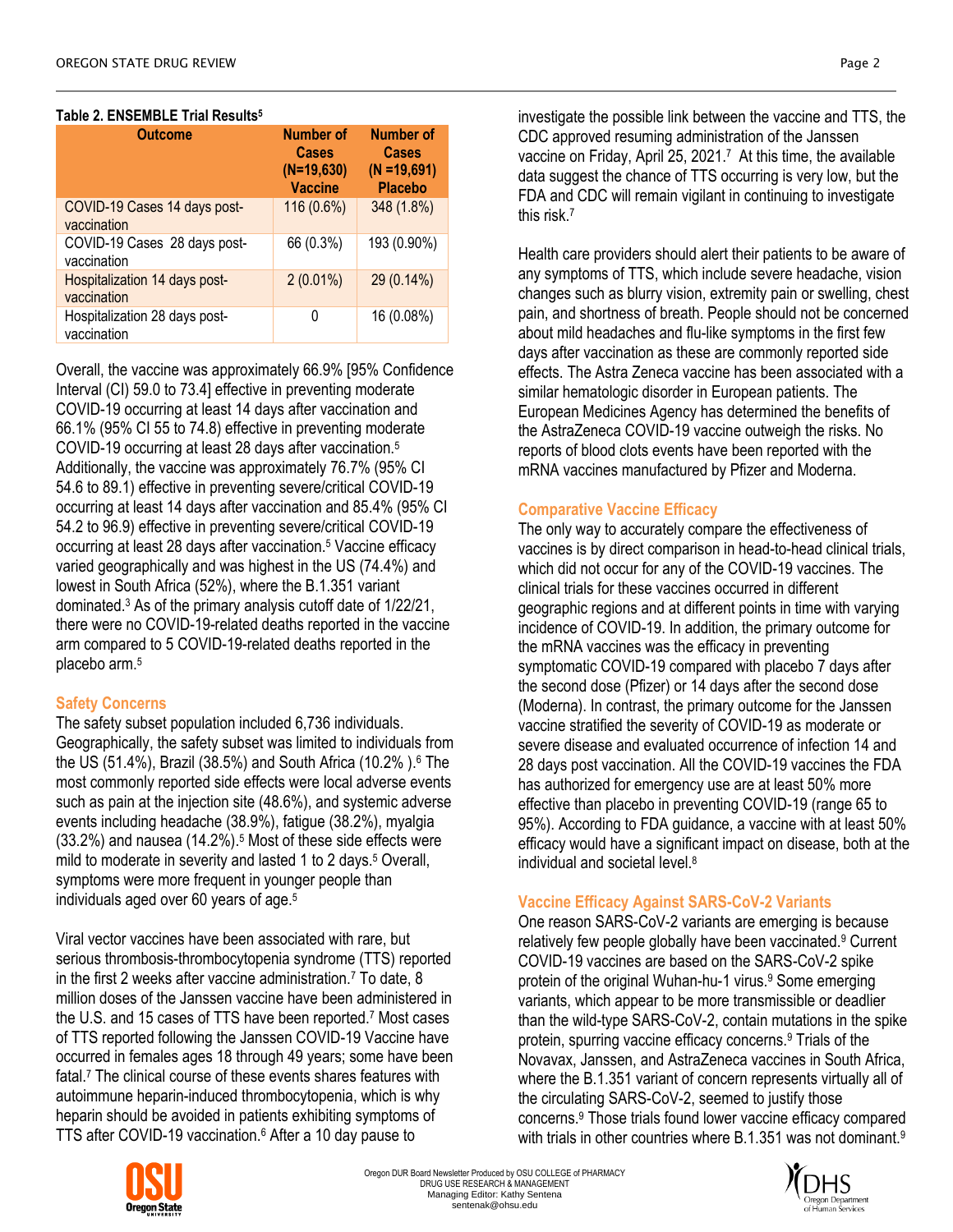The pivotal trials of the Pfizer and Moderna vaccines were conducted mainly in the US before any cases of infection by B.1.351 or other variants of concern had been detected.<sup>9</sup> Most of the current data on the mRNA vaccines' efficacy against SARS-CoV-2 variants has come from laboratory studies in which researchers exposed serum samples from immunized individuals to genetically engineered versions of concerning variants and then measured neutralizing antibody titers.<sup>9</sup> These studies repeatedly have shown the vaccines elicit lower levels of neutralizing antibodies against SARS-CoV-2 variants than against older, more common isolates.<sup>9</sup> However, that still might be sufficient to protect against COVID-19, or at least severe COVID-19.<sup>9</sup> Although serum antibody levels correlate well with protection for many infectious diseases, protective levels have not yet been determined for SARS-CoV-2.<sup>9</sup> In addition to neutralizing antibodies, mRNA vaccines also induce virusspecific helper T cells and cytotoxic T cells that might help protect against infection. <sup>9</sup> Pfizer and Moderna have started evaluating the safety and immunogenicity of a third dose of the mRNA vaccine to see whether it would boost immunity to SARS-CoV-2 variants. Janssen is currently evaluating the efficacy of 2 doses, separated by 57 days, of its vaccine to improve outcomes in virus variants in a planned 30,000 patient study. Whether COVID-19 will join influenza as an infectious disease for which annual vaccination is required is not yet known.

# **Special Populations**

The Centers for Disease Control and Prevention (CDC) and Advisory Committee on Immunization Practices (ACIP), in collaboration with the American College of Obstetricians and Gynecologists and the American Academy of Pediatrics, have issued guidance indicating that Covid-19 vaccines should not be withheld from pregnant persons.<sup>10-12</sup> A recent article published in the New England Journal of Medicine summarized preliminary data obtained from several surveillance systems to address the safety of mRNA COVID-19 vaccines in pregnant women.<sup>13</sup> As of March 30, 2021, the vaccine-safety (v-safe) pregnancy registry call center attempted to contact 5230 persons who were vaccinated through February 28, 2021, and who identified during a v-safe survey as pregnant at or shortly after Covid-19 vaccination.<sup>13</sup> Among enrolled participants, most were 25 to 44 years of age (98.8%), non-Hispanic White (79.0%), and, at the time of interview, did not report a Covid-19 diagnosis during pregnancy (97.6%). <sup>13</sup> Receipt of a first dose of vaccine meeting registry-eligibility criteria was reported by 92 participants (2.3%) during the periconception period, by 1132 (28.6%) in the first trimester of pregnancy, by 1714 (43.3%) in the second trimester, and by 1019 (25.7%) in the third trimester. 13

Among 827 participants who had a completed pregnancy, the pregnancy resulted in a live birth in 712 (86.1%), in a

spontaneous abortion in 104 (12.6%), in stillbirth in 1 (0.1%), and in other outcomes (induced abortion and ectopic pregnancy) in 10 (1.2%).<sup>13</sup> A total of 96 of 104 spontaneous abortions (92.3%) occurred before 13 weeks of gestation, and 700 of 712 pregnancies that resulted in a live birth (98.3%) were among persons who received their first eligible vaccine dose in the third trimester.<sup>13</sup> Adverse outcomes among 724 live-born infants — including 12 sets of multiple gestation were preterm birth (60 of 636 among those vaccinated before 37 weeks [9.4%]), small size for gestational age (23 of 724 [3.2%]), and major congenital anomalies (16 of 724 [2.2%]); no neonatal deaths were reported at the time of interview. 13 Calculated proportions of pregnancy and neonatal outcomes appeared similar to incidences published in the peer-reviewed literature.<sup>13</sup>

# **Key Oregon Health Authority Talking Points**

- The COVID-19 vaccines will not end the pandemic, but vaccination will. It is important that everyone is vaccinated to achieve community immunity.
- COVID-19 vaccines have been extensively evaluated in large-scale clinical trials. These trials involved adults from a diverse and inclusive range of races, ethnicities, and ages.
- COVID-19 vaccines are vetted for safety and efficacy by three independent scientific groups.

# **Racial and Ethnic Inequities in Oregon**

The COVID-19 pandemic has affected everyone in Oregon, but it has not disproportionately affected certain communties. <sup>14</sup> In Oregon, the Latino community is experiencing the most pronounced inequities, compared to the white community:

- People who identify as white represent 75% of Oregonians. While they only comprise about half (48%) of COVID-19 cases, they account for 74% of vaccinations.<sup>14</sup>
- People who identify as Latino or Hispanic represent 13% of Oregonians. However, they comprise 26% of COVID-19 cases. Despite the disproportionate burden of COVID-19 cases in the Latino community, they account for only 5% of the vaccinations administered to date.<sup>14</sup>

Latino, Black, African Americans and Native American communities are also burdened by significant health inequities that enhance their risks from COVID-19. These health inequities are the product of systemic racism, toxic stress and other factors.<sup>14</sup> Future outreach and education efforts need to provide clear, accurate messages about how to prevent COVID-19 in Spanish and for audiences with low literacy.<sup>15</sup> These messages should be delivered by trusted messengers in community settings using appropriate media channels (e.g., Spanish television and radio).<sup>15</sup> The OHA has also developed resources in Spanish at the **Vacnunacovid** page.